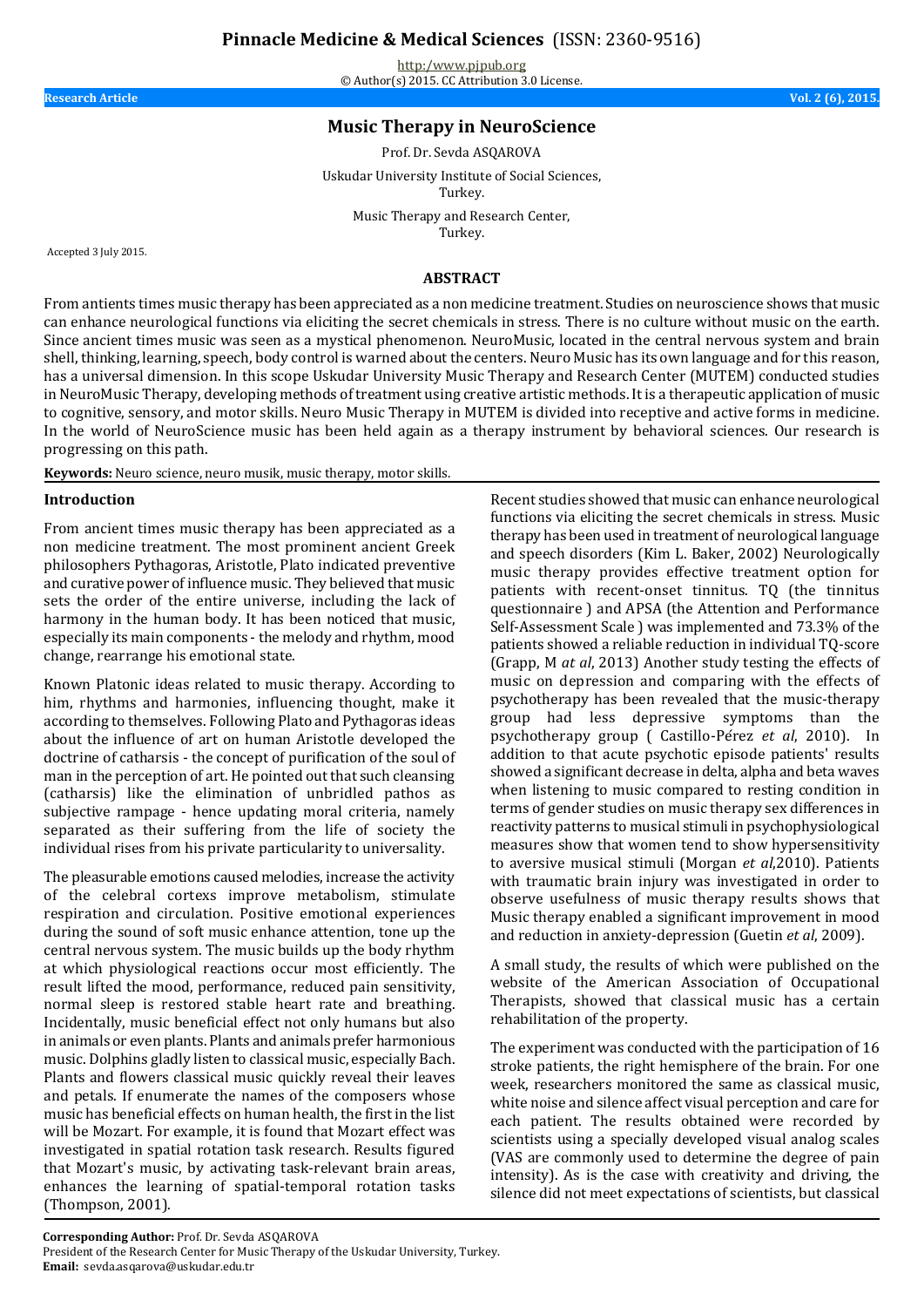music has greatly increased the duration and concentration of patients improved their visual memory.

In terms of EEG studies, EEG, EMG of musical perception of musicians and non-musicians 93 people were identified average power values alpha1 -rhythm (8 to 10 Hz ) in all brain areas investigated, the intensity of beta - 1 rhythm ( 14-19

Hz) in the C3 and C4 and the power - 2 beta rhythm ( 20-25 Hz) in groups in C4 musicians were higher than in the group of non-musicians . For indices of all ranges of the alpha rhythm were the highest in the group of highly professional musicians and the indices of the alpha rhythm of low-frequency ranges were higher in non-musicians (Bazanova, 2004).



Note. From "Bio Optimization n Music Therapy" by O.M. Bazanova, M.V. Shtark, 2004, Journal of Russian Scientific Academy, 3, p.113.

Music therapy conveys elements of sound, rhythm, melody, harmony, dynamic and tempo that affects cognitive states, emotions, movements of the participants.

## *Rhythm*

This is the original and fundamental element of music. Music is the only primitive communities of rhythm. It is referred to as "the heart of the music." Rhythm and has the strongest direct effect on the human - and on his body, and emotions. Life in our body based on different rhythms: breathing, heart, different movements, activity and rest, not to mention more subtle rhythms at the level of cells and molecules. Psychological state of the individual also has its complicated rhythms: winged and depression, grief and joy, zeal and apathy, strengths and weaknesses and so on. All these states are very sensitive to musical rhythms. Is it because they have the magic to excite and soothe, heal and destroy. There are certain actions in which the rhythm of the body, emotions and music interpenetrate and merge into a single entity. This happens in the dance, which can be called the live music coming from the very soul of man.

It is known that at constant drunkenness endogenous ethanol - a natural alcohol produced in small quantities in the body, gradually disappears, and to make up for his loss, requires an alcoholic to take a daily dose in the nearest stall. It was found that the drum rhythms increase the level of natural ethanol and mental state returns to normal.

## *Melody*

The combination of rhythms, tones and accents give birth each time a unique melody. It affects the listener particularly intense and diverse. Melody evokes not only emotions, but also feelings, images, and beliefs strongly influenced almost all vital functions, especially the nervous system, breathing and circulation.

## *Harmony*

Melody formed sequence of sounds. Harmony also made simultaneous sounding of several sounds, harmony with each other, which form chords. Thanks to the various vibrations emitted by these chords in the soul of listeners feeling arises either harmony or dissonance, that in any case has a certain physiological and psychological effects. The predominance of dissonance in contemporary music is an expression of the disorder, conflicts, crises that bring suffering to modern man.

#### *Timbre*

Anyone who has an ear for music, feels the charm of a violin or flute, harp, or soprano. Composer, artfully combining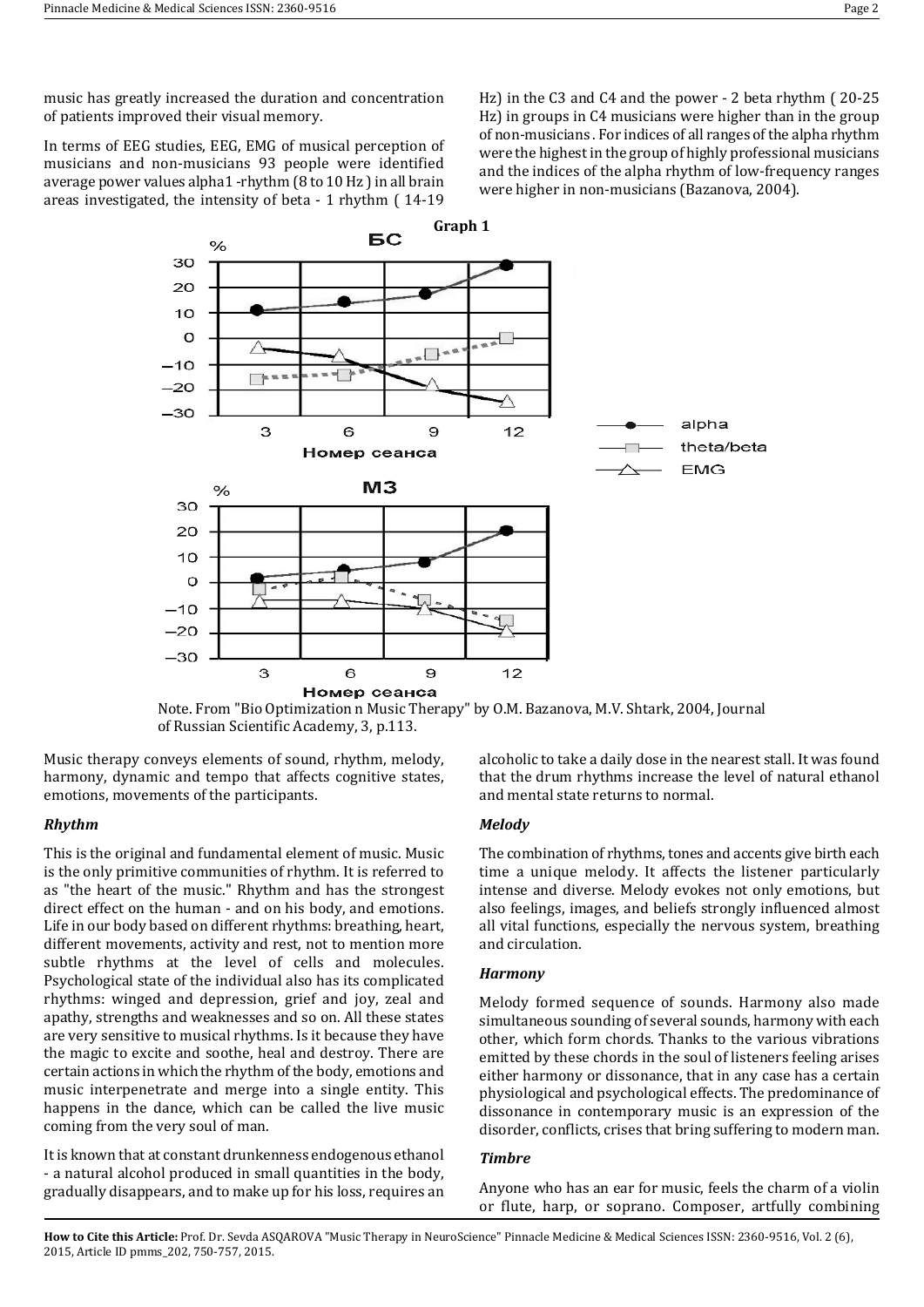various instruments in an orchestra can bring a huge audience into a frenzy, the whole stadiums.

In Uskudar University Music Therapy and Research Center (MUTEM); Pet studies showed that that listening to music activates the right hemisphere in general listeners but in professionals the left hemisphere, the "rational" side, is instead activated. In music-evoked memory recall or visual imagery comes into play, the posterior portion of the precuneus recruited bilaterally.

In Uskudar University Music Therapy and Research Center (MUTEM); Neuro Music Therapy is divided into receptive and active forms. In receptive one; patients chooses the song and also it employs other forms of therapy. Specific emotions are aroused during musical interventions. These emotions result from recalls and memories. The songs help in recalling good or bad memories. Both assumptions are emerging as a result of research.

In active one; patient creates the melody and suitable bodily movement with the guidance of trained therapist. The therapist and patient engage in singing together, and the therapist lets the patient improvise. Emotional impact is important as in receptive one. But in this case rather than recall - an experience, actual performance arouses actual feelings and let feelings adjusted in to healthier one. .When we come to the content of the music therapy in terms of music selection we see that pleasant or cheerful music decreased perceptions of pain and anxiety while unpleasant or sad music increased perceptions of pain under the same conditions (Zavyalova, 1995).

Music instruments are also used as a therapeutic Notion. For instance. Drum stimulates the immune system, strings tone the cardiovascular system, violin relaxes, piano soothes, wind instruments positively affects blood circulation. The other music genres also effective as classical music.

In a session of music therapy children with delayed speech development learn to express their feelings and emotions through music. It was a monotonous piano playing and loud bangs on the drum. That is everything that kids do doctors try to find the so-called musical elements. Even crying sometimes is perceived as musical-vocal utterance, which are responsible for using the familiar musical instruments. Thus, children begin to realize that their messages are expressed through sound, not remain unanswered. Gradually, step by step, the doctors added to the music and verbal support by teaching patients to proper reaction and speech.

In another project "Drums", aimed at correcting the relationship students have with their peers and teachers. It is no secret that many teenagers observed pronounced aggression towards others. To suppress it, the children had to get unlimited opportunity to express themselves in such a peaceful way like music. The experimental results showed that students aged 10 to 13 years who participated in the psychological project allowed in the classroom all the unspent energy, forgetting about the negative thoughts and in return only positive impressions.

In terms of children, playing various musical instruments, musical games and dances contribute to the development of

motor coordination, gross and fine motor skills, the formation of the child's internal control over their actions. If the early stages of a child with impaired motor areas may play only the most simple tools (maracas or bells, which are attached to the arm bracelet), then during the course, the child become conversant with variety of instruments, many of which require a more developed motor skills and coordination - not just the shaking toy, and pounding, getting a stick on a drum or a small wooden box. Subsequently, the child can using instruments and provide the active participation of all motor skills.

Complicated and larger movement, which involved all the child's body. On the first lessons children learn to just walk to the music and stop when the music stops. During the year, expanding the repertoire of movements available for kids they go under slow music and run - a fast, waving their "wings" like a bird, and transshipped from foot to foot as bears, jumping and whirling in place, etc. This exercise requires children to a certain view of their body and its capabilities. In addition, they learn to move alongside other children who are not encountering them (Zavyalov, 1995).

Movement in space music hall during the dance useful for the development of spatial representations. First, the child moves erratically around the room, coming to the wall by the window. When he settled into the space of the hall, he begins to walk like an adult asks: alternate walking and running, sits on a chair in a certain place, lies on the floor, etc. During the training and complicated dances that make up the mandatory part of the group sessions, completing it. First children-only movement in a circle, with each child holding the hand of an adult, not letting him go out of the circle, or move in the wrong direction. Adults gradually becomes smaller, so that the children are left to keep the direction, the dances themselves are complicated, there are movements with his hands, turning, jumping, walking at different speeds in different directions.

Repeated diagnostic study showed that the use of music therapy in the educational institution is effective to prevent and self-correction of negative psycho-emotional states. The art of music has a positive effect on the psycho-emotional state students. The results were confirmed by two criteria: the level of education, level of personal anxiety (Arkhipova, 2009).

Work on methodological development has shown us that the use of music therapy as the breaks between lessons, so during extracurricular activities promotes creativity, helps to express feelings, relieve nervous tension, cope with psychological problems and restore emotional balance (Grapp *et al*,2013).

Music therapy for the elderly in the form of case musical evenings are held regularly once a week in the afternoon, as a group of people -15-20; in the direction of music therapy as a karaoke therapy. In the pension organized cozy karaoke lounge where each living can manifest itself on - new, different roles. once a week the results are tested; use of music therapy results in a good manner comprehensive program of medical, social and psychological rehabilitation of the disabled and elderly people (Arkhipova, 2009).

For group psychotherapy with older people music therapy used quite widely. Most often in medical practice used receptive music therapy with a focus on communicative tasks.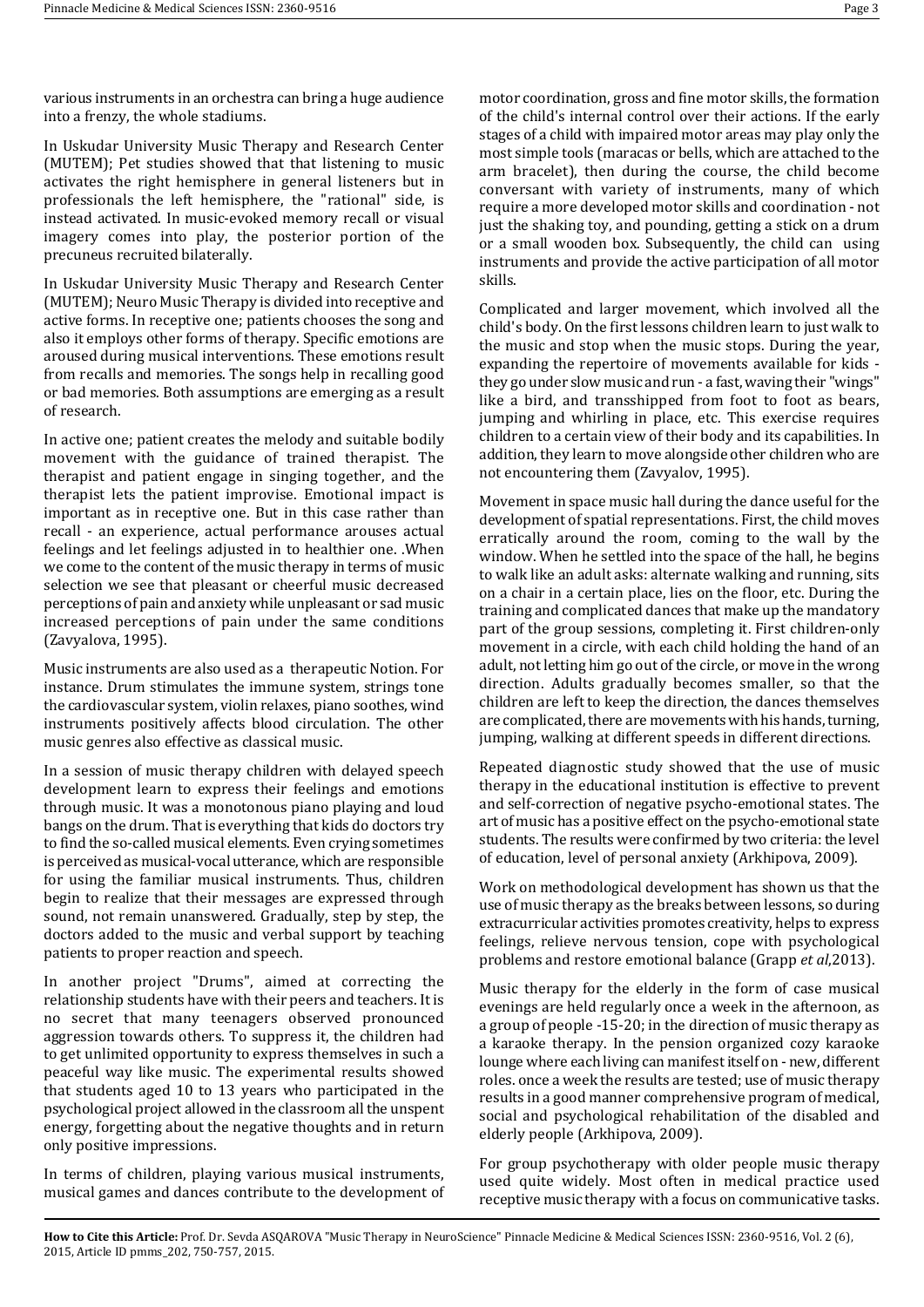Participants will hear a special group selected music, and then discuss their own experiences, memories, thoughts, associations, fantasies (often projective nature) arising from them during the audition. On one session is tapped, typically 3 or more product or less complete passage (every 10-15 minutes). Music program works are based on gradual changes in mood, dynamics and tempo, taking into account their different emotional stress. First work must generate a certain atmosphere for all classes to show the mood of patients develop contacts and enter into Music classes, to prepare for further listening. It quiet work, characterized relaxing effect. The second work - a dynamic, dramatic, intense, has primary load, its function is to stimulate intense emotions, memories, associations projective nature of his own patient. After listening to the group paid significantly more time to discuss

the experiences, memories, thoughts, associations, occurring in patients. Third product should relieve stress, create an atmosphere of peace. It can be calm, relaxing or, conversely, energetic, giving cheerfulness, optimism and energy. In the process of group psychotherapy patients may activity stimulated with various additional tasks, such as: try to understand, whose emotional state to a greater extent corresponds to a given piece of music, from the available music library to pick up your own "musical portrait", ie, work, reflecting the emotional state of a member of group (Brusilovsky, 1979).

An original research conducted in transferring EEG output into melodies. In general researchers search for the EEG output corresponding to musical intervention. However, in this research EEG signal transferred into melodies.



Note. From "Scale-Free Brain-Wave Music from Simultaneously EEG and fMRI Recordings" by Jing Lu *et al*, 2012, PlosOne.

Pitch, timbre, duration and intensity are the character of the music. Pitch and intensity are explored in this research. Power law rule is considered in defining pitch of melodies.

According to Fechner law is employed in defining intensity of the melody.

Pitch and intensity graphs are shown below.



Note. From "Scale-Free Brain-Wave Music from Simultaneously EEG and fMRI Recordings" by Jing Lu *et al*, 2012, PlosOne.

**How to Cite this Article:** Prof. Dr. Sevda ASQAROVA "Music Therapy in NeuroScience" Pinnacle Medicine & Medical Sciences ISSN: 2360-9516, Vol. 2 (6), 2015, Article ID pmms\_202, 750-757, 2015.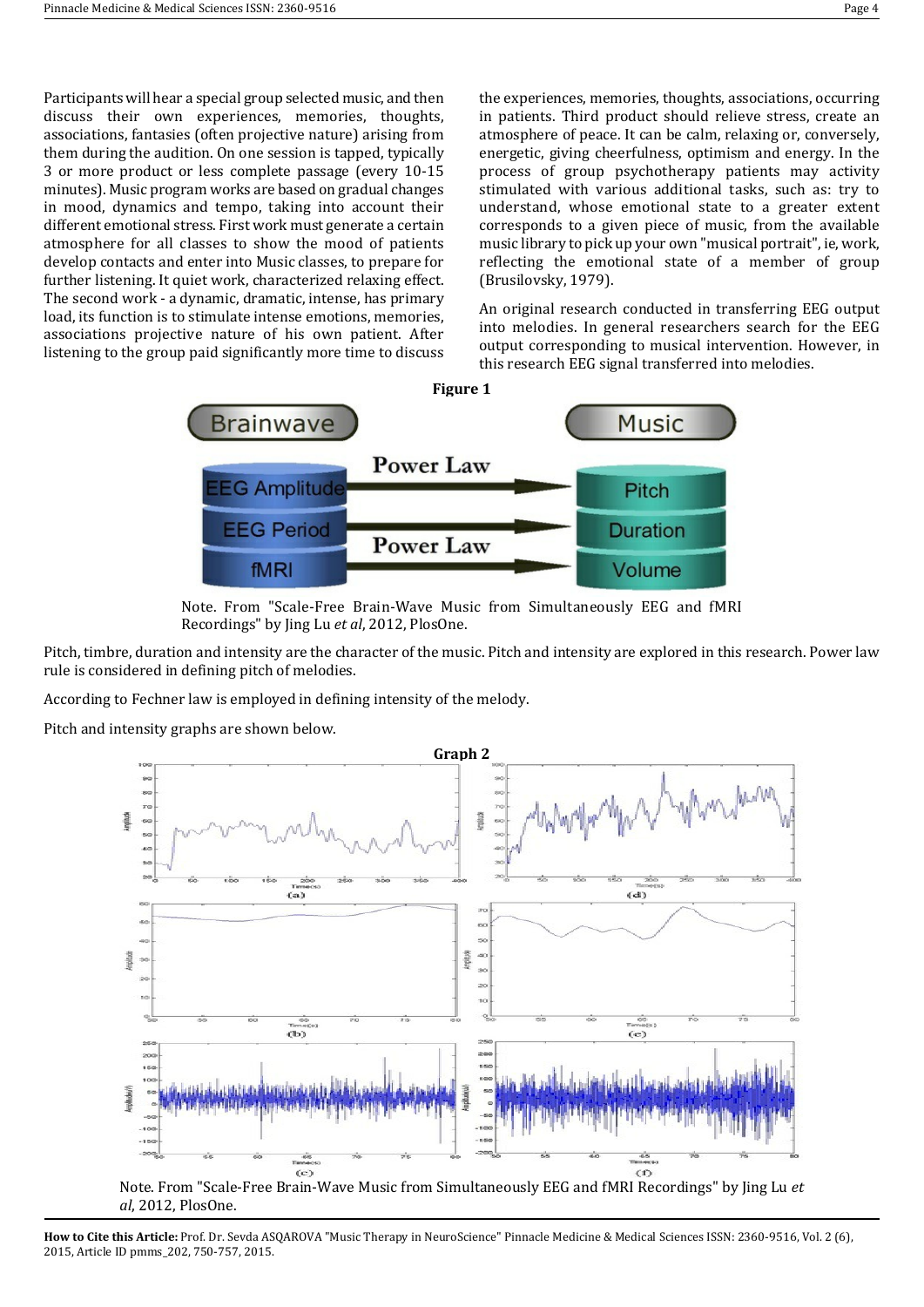

Note. From "Scale-Free Brain-Wave Music from Simultaneously EEG and fMRI Recordings" by Jing Lu *et al*, 2012, PlosOne

In a small study conducted in Uskudar University NP?stanbul Hospital and MUTEM, it is shown that music therapy intervention in anxiety disorder patient (patieny;Alican A., 2013) showed increase in theta waves and decrease in beta waves at frontal lobe respected to pre and post EEG records. Where the theta wave increase is correlated to relaxation and decrease in beta waves in frontal lobe is correlated to decrease in cognitive alertness.

NueroMusic Therapy in MUTEM adopts humanistic approach and assumes that there is innate ability of music of the patients. Music therapist sets free the patients in generating their own rhythm. And replies the rhythm with his instrument correspondingly. Subsequently, whole of the group joins the interaction. Musical replies of patients are analyzed in respect to their self actualization and their quest for meaning processes. Thus; the musical expression reveals the suppressed emotions via the facilitator effect of music.

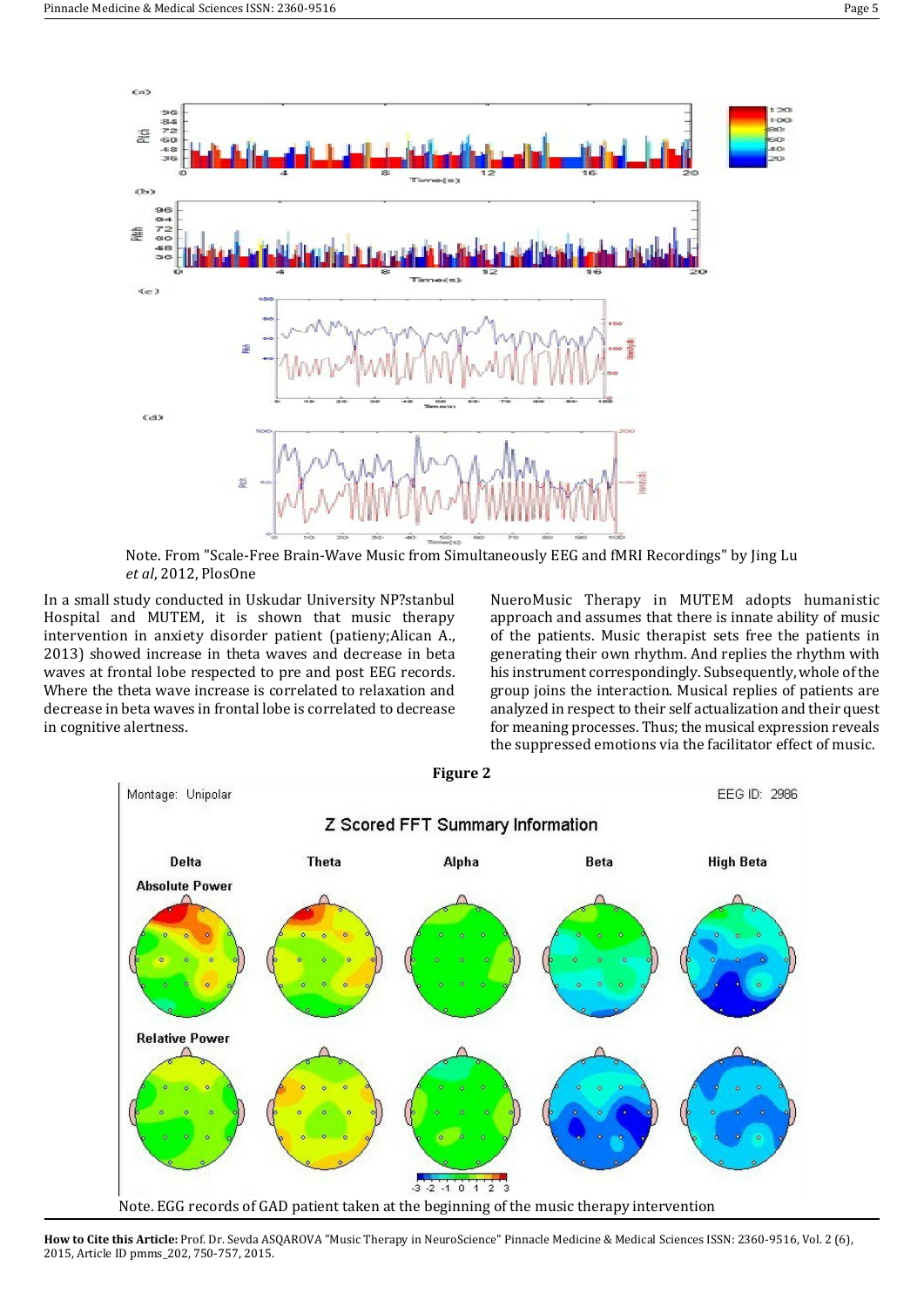

Another NeuroMusic Therapy research conducted in MUTEM reveals the results of theta, delta, beta waves decrease in left perital lobe Where the theta, delta, beta waves decreases are correlated to decrease n negative thoughts (patient; Gülşah T. ,2013).

**Figure 4**



Note. EGG records of depression patient taken at the beginning of the music therapy intervention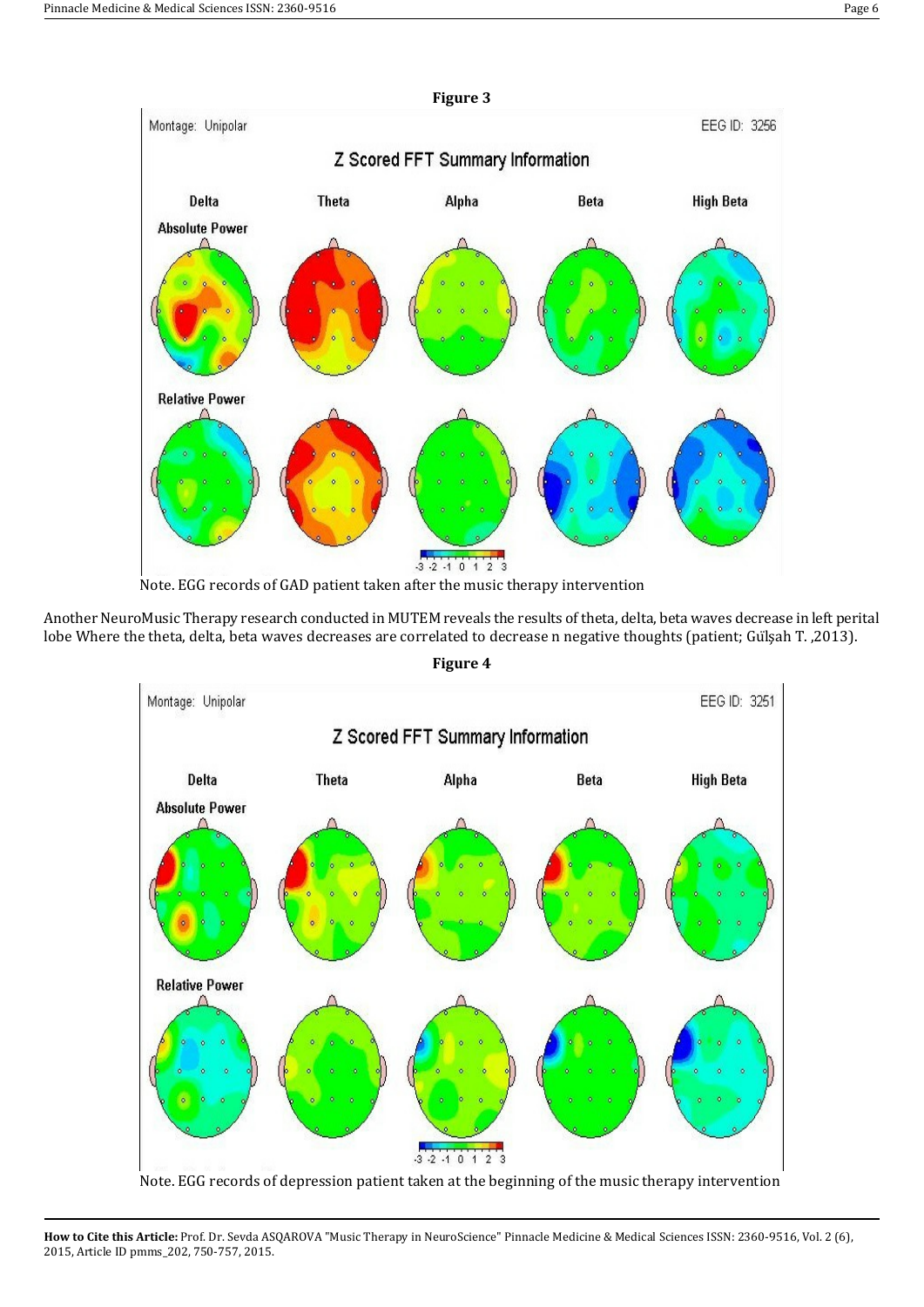

Note. EGG records of depression patient taken after the music therapy intervention

Music has such a huge impact on interpersonal relationships. It is a kind of a powerful incentive to bring people together in groups and networking. Even some mammalian species has its own distinctive emotional cries, they comfort or cheer their relatives. We do these voice modulation replaced music. Originally it existed in the form of emotional proto-language that did not have semantic content, but allows expressing feelings. Subsequently, about one hundred thousand years ago, people set proved to be more refined and pleasant to the ear music, in the service of their group cohesion. There are four main areas of music therapy for interpersonal relationships; emotional activation during verbal psychotherapy, development of interpersonal skills, communicative functions and abilities, regulating effect on psycho-vegetative processes, improving the aesthetic needs, emotional release, regulation of emotional state, improving awareness of one's own experiences, confrontation with life's problems, increase of social activity, acquisition of new means of emotional expression, facilitating the formation of new relationships and attitudes (Brusilovsky, 1979).

# **Conclusion**

From ancient times to current age music therapy has been used and has various beneficial contributions on disabled, elder people and children and other population. We are able to see the rehabilitation process or music therapy via neuroimaging technologies. In this case it is suggested that the most optimum music therapy procedures ought to be designed in the researches in stead of conducting researches on proving the existence of positive effects on music therapy. Since it is convinced that it really works.

**Uskudar University Music Therapy and Research Center (MUTEM)** is located in Istanbul, conducting researches and R&D in psychology, psychiatry, occupational therapy, art therapy, and neuroscience field.

# **References**

- 1. Agayeva, C. (2005). Vocational Aducation in The Field of Art Therapy
- 2. Agayeva, C.(2008). Psychology of Creative Activity
- 3. Agayeva, C. (2009) Psychology- Research Medhodology Problems
- 4. Asqarova, S.M. (1984). Music, The Essence of Psychological Teach Manners
- 5. Asqarova, SM. (1989). Music… Children… Imagination…
- 6. Asqarova, S.M. (1995). Psychological Readings
- 7. Asqarova, S.M. (1995). Training in Music Therapy
- 8. Asqarova, S.M. Scientific and Psychological Basis of Training
- 9. Archipova, O. V.. (2009) Pesursnie napravleniya raboti v statsionarnix uçrejdeniyax sotsialnogo obslujivaniya
- 10. Bazanova, O.M., Shtark M.V. (2004) "Bio Optimization In Music Therapy" 2004, Journal of Russian Scientific Academy, 3, p.113.
- 11. Brusilovsky, L.S. (1979). MusicTtherapy / / Manual of Psychotherapy.
- 12. Bernatzky, G., Presch, M., Anderson, M., & Panksepp, J. (2011). Emotional foundations of music as a non-pharmacological pain management tool in modern medicine.
- 13. Bernatzky, G., Presch, M., Anderson, M., & Panksepp, J. (2011). Emotional foundations of music as a non-pharmacological pain management tool in modern medicine. Neuroscience & Biobehavioral Reviews, 35(9), 1989-1999.